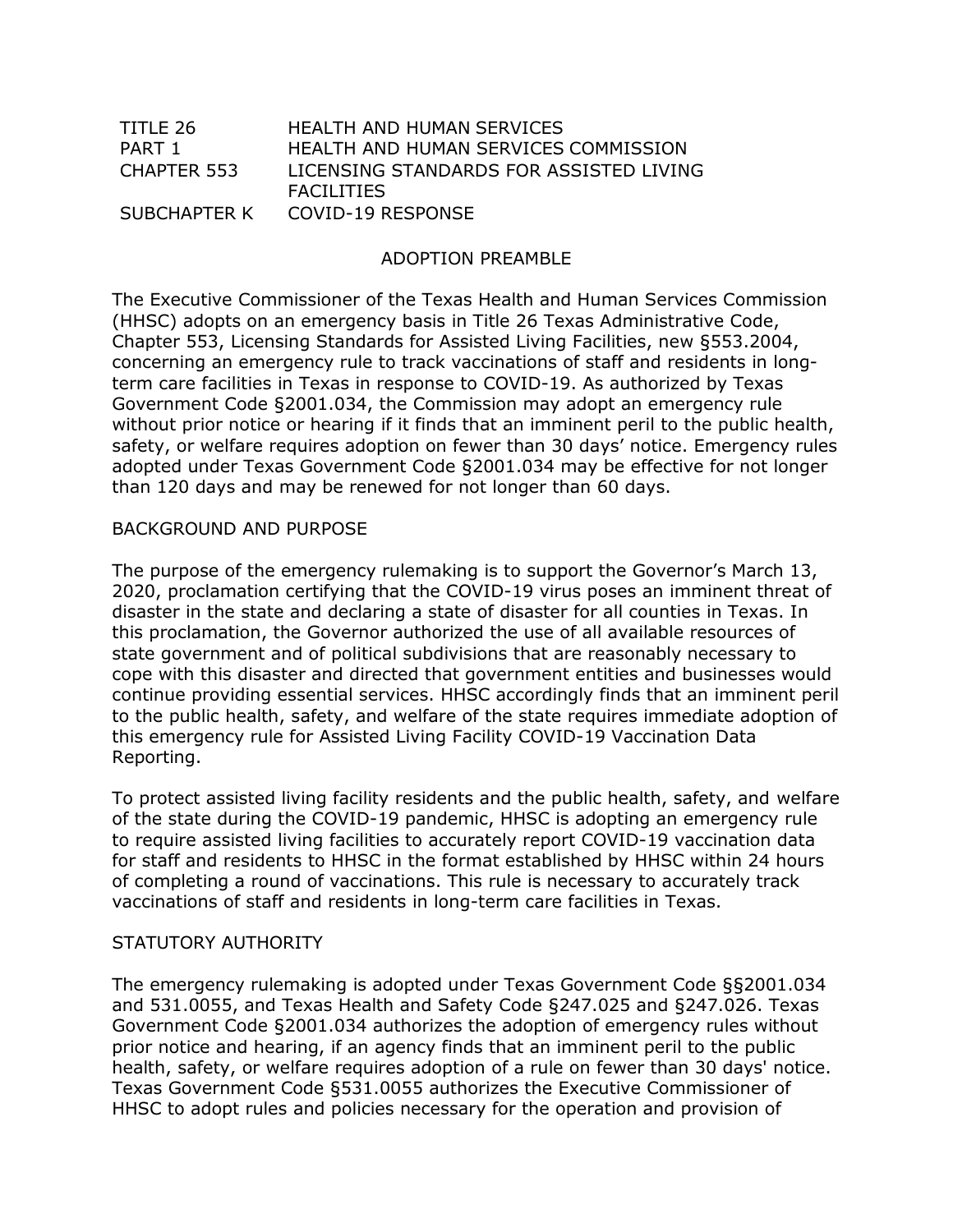health and human services by the health and human services system. Texas Health and Safety Code §247.026 requires the Executive Commissioner of HHSC to adopt rules prescribing minimum standards to protect the health and safety of assisted living residents. Texas Health and Safety Code §247.025 requires the Executive Commissioner of HHSC to adopt rules necessary to implement Texas Health and Safety Code Chapter 247 concerning assisted living facilities.

The new section implements Texas Government Code §531.0055 and Texas Health and Safety Code Chapter 247.

The agency hereby certifies that the emergency adoption has been reviewed by legal counsel and found to be a valid exercise of the agency's legal authority.

### ADDITIONAL INFORMATION

For further information, please call: (512) 438-3161